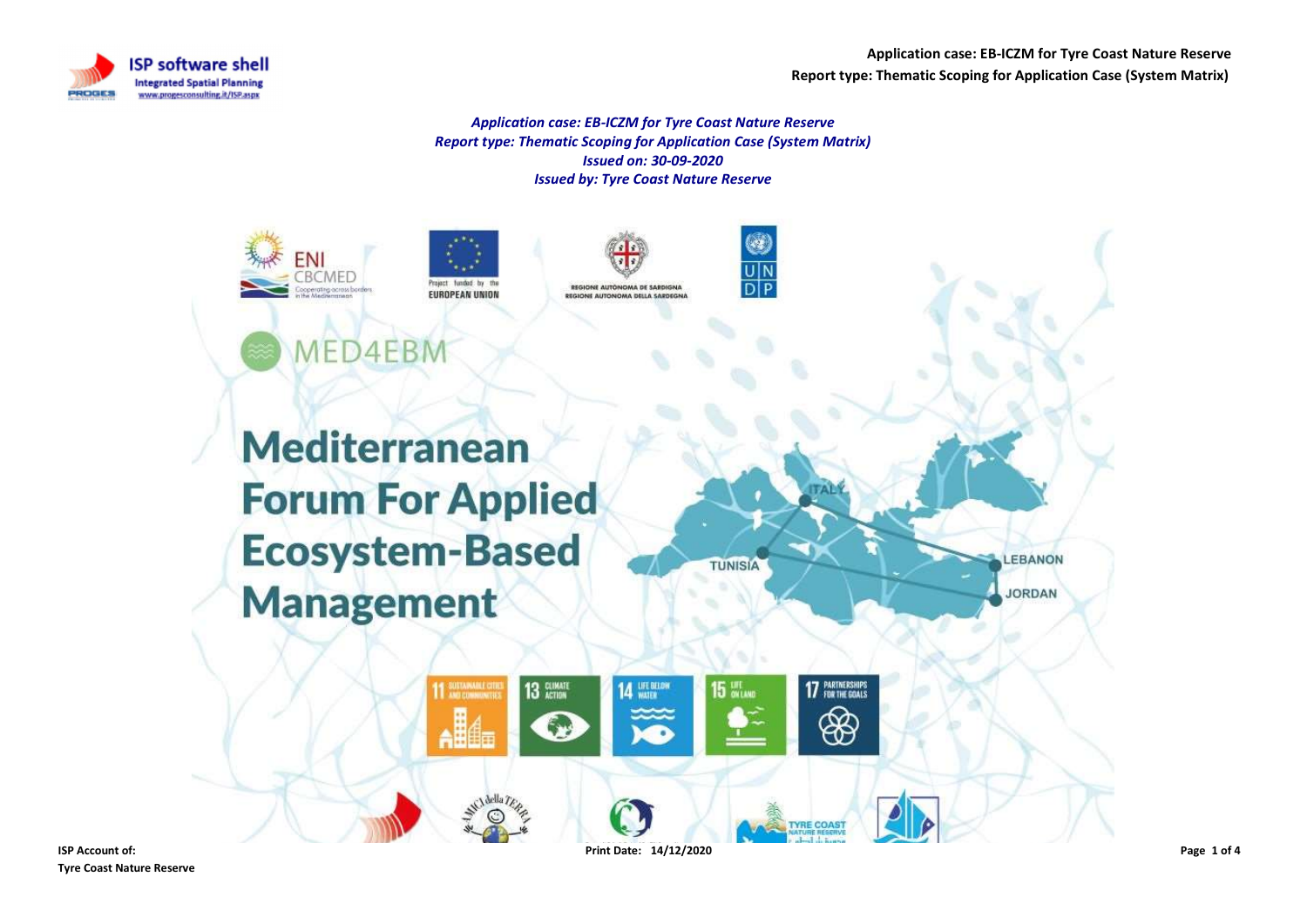## Application case: EB-ICZM for Tyre Coast Nature Reserve Report type: Thematic Scoping for Application Case (System Matrix)



| Item                          |                                   | Description                                                                                                                                                                                                                                                                                      | Key management issues                                                                                                                                                                                                                                                                                                                                                                                                                                                     | Key stakeholders                                                                                                                                                                                                                                                                                                                    |
|-------------------------------|-----------------------------------|--------------------------------------------------------------------------------------------------------------------------------------------------------------------------------------------------------------------------------------------------------------------------------------------------|---------------------------------------------------------------------------------------------------------------------------------------------------------------------------------------------------------------------------------------------------------------------------------------------------------------------------------------------------------------------------------------------------------------------------------------------------------------------------|-------------------------------------------------------------------------------------------------------------------------------------------------------------------------------------------------------------------------------------------------------------------------------------------------------------------------------------|
| biophysical<br><b>systems</b> |                                   | => Identify each of the main components which constitute<br>the key coastal and marine biophysical systems (e.g. climate;<br>hydrological and hydrogeological system; coastal vegetation<br>types; wetlands; mangroves; rocky coast; dunes and<br>beaches; marine prairies; coral reefs, cayos). | $\Rightarrow$ Identify the most important management issues (e.g.<br>resource uses and/or conflicts; ecological problems/threats)<br>and try to associate them with the related "biophysical<br>the related component.                                                                                                                                                                                                                                                    | => Identify the most important stakeholders (e.g.<br>institutional management, data provider, resources user) and<br>try to associate them with the related "biophysical<br>component" by listing each of them in the same line as that of component" by listing each of them in the same line as that of<br>the related component. |
|                               |                                   | => Use one line for each of the components (and add as<br>many lines as needed).                                                                                                                                                                                                                 | => Use one bullet (=>) for each of the management issues<br>(and add as many lines as needed).                                                                                                                                                                                                                                                                                                                                                                            | => Use one bullet (=>) for each of the stakeholders (and add<br>as many lines as needed).                                                                                                                                                                                                                                           |
|                               | wetland                           | Wetland is designated as Ramsar site.                                                                                                                                                                                                                                                            | Presence of an invasive plant species "Heterotheca subaxillaris",<br>spreading at the expense of the natural wetland flora, and<br>threatening the ecosystem's well being.                                                                                                                                                                                                                                                                                                | Institutional management (TCNR management team).<br>Scientific expertise (flora experts).                                                                                                                                                                                                                                           |
|                               | Springs of<br>Ras El Ain          | Srpings are located in n the Agricultural zone of the reserve,<br>provide domestic water to Tyre city and its suburbs, irrigation<br>water to Ras El Ain lands, and flow out into the sea constituting<br>an Estuary, due to the mixture of salt and fresh waters.                               | A. Pollution with agrochemicals<br>B. Possible leakage of formal dumpsite's leachates to the<br>groundwater sources of Ras El Ain.                                                                                                                                                                                                                                                                                                                                        | Farmers (A).<br>Union of Tyre Municipalities (B).<br>OMSAR (B).<br>Ministry of Environment (B).<br>Institutional management (TCNR management team) (A & B).                                                                                                                                                                         |
|                               | Sand Dunes<br>ecosystem           | Located in the conservation zone, with well-established relative<br>vegetation.<br>Important nesting site for sea turtles (Caretta caretta).                                                                                                                                                     | Disturbance and vandalism by trespassing polluters.<br>Disturbance from the adjacent touristic zone's activities.                                                                                                                                                                                                                                                                                                                                                         | Institutional management (TCNR management team).<br>Municipality of Tyre.<br>Ministry of Environment.<br>International organizations involved in endangered sea turtles'<br>conservation (SPA RAC; IUCN; MedPAN).                                                                                                                   |
|                               |                                   | sandy beach The most beautiful and cleanest public beach in Lebanon.                                                                                                                                                                                                                             | Size of visitors during the beach season overcoming the carrying<br>capacity of the touristic zone, stretching beyond the region<br>covered by the 50 permitted kiosks (temporary hut-restaurants)<br>by Ministry of Environment to both sides (northern and southern<br>sides of the beach uncovered by the kiosks' services) by<br>independent tourists who don't abide by the eco-rules imposed on<br>the owners of the kiosks exploiting the beach during the summer. | Institutional management (TCNR management team).<br>Municipality of Tyre.<br>Ministry of Environment.                                                                                                                                                                                                                               |
|                               | plant species                     | => Identify key groups of species which, for any reason, are<br>of particular interest for the management of the focused<br>ecosystems (e.g. endemic; threatened; invasive; commercial.<br>Note that plant-communities/habitat may be already<br>included under Vegetation-Types).               | => Identify the most important management issues (e.g.<br>resource uses and/or conflicts; ecological problems/threats)<br>and try to associate them with the related "biophysical<br>component" by listing each of them in the same line as that of component" by listing each of them in the same line as that of<br>the related component.                                                                                                                              | => Identify the most important stakeholders (e.g.<br>institutional management, data provider, resources user) and<br>try to associate them with the related "biophysical<br>the related component.                                                                                                                                  |
|                               |                                   | as needed).                                                                                                                                                                                                                                                                                      | => Use one line for each of the group (and add as many lines => Use one line for each of the management issues (and add<br>as many lines as needed).                                                                                                                                                                                                                                                                                                                      | $\ket{=>}$ Use one line for each of the stakeholders (and add as<br>many lines as needed).                                                                                                                                                                                                                                          |
|                               | rare $/$<br>threatened<br>species | Ficus sycomorus.<br>Pancratimum maritimum.                                                                                                                                                                                                                                                       | Depend on the sand dunes' habitat, which is degrading on the<br>national level, hence became threatened species.                                                                                                                                                                                                                                                                                                                                                          | Farmers of Ras El Ain/TCNR agricultural zone (for F. sycomorus).<br>Visitors/Trespassers of the Conservation zone where P.<br>maritimum is found.<br>Institutional management (TCNR management team).<br>Ministry of Environment.                                                                                                   |
|                               | endemic<br>species                | Astragalus berytheus.                                                                                                                                                                                                                                                                            | Endemic to the Lebanese and Palestinian sea shores, with habitat Institutional management (TCNR management team).<br>as sand dunes that aren't found but in TCNR in Lebanon.                                                                                                                                                                                                                                                                                              | Ministry of Environment.                                                                                                                                                                                                                                                                                                            |
|                               | invasive<br>species               | Heterotheca subaxillaris.                                                                                                                                                                                                                                                                        | Wind-transported seeds from Palestine. Well established in the<br>sand dunes of TCNR's Conservation zone.                                                                                                                                                                                                                                                                                                                                                                 | Institutional management (TCNR management team).<br>Scientific/Academic expertise (flora experts).                                                                                                                                                                                                                                  |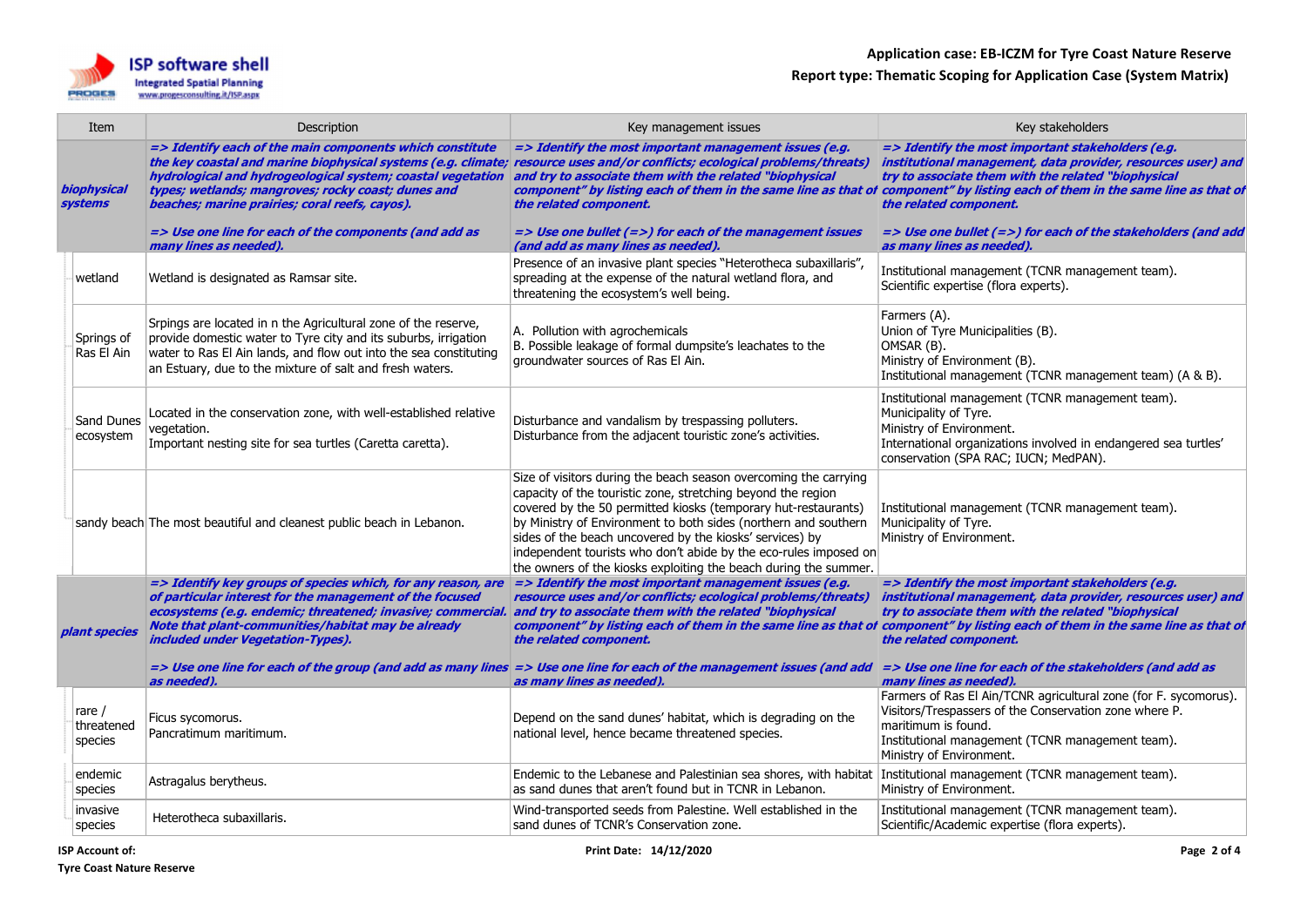



|  | Item                              | Description                                                                                                                                                                                                                                                                                                                                                                                                                                                                      | Key management issues                                                                                                                                                                                                                                                                                                                                                     | Key stakeholders                                                                                                                                                                                                                                                                                                                                                                                             |
|--|-----------------------------------|----------------------------------------------------------------------------------------------------------------------------------------------------------------------------------------------------------------------------------------------------------------------------------------------------------------------------------------------------------------------------------------------------------------------------------------------------------------------------------|---------------------------------------------------------------------------------------------------------------------------------------------------------------------------------------------------------------------------------------------------------------------------------------------------------------------------------------------------------------------------|--------------------------------------------------------------------------------------------------------------------------------------------------------------------------------------------------------------------------------------------------------------------------------------------------------------------------------------------------------------------------------------------------------------|
|  | animal species                    | => Identify key groups of species which, for<br>any reason, are of particular interest for the<br>management of the focused ecosystems (e.g.<br>endemic; threatened; invasive; commercial).<br>=> Identify also key groups/taxa which are<br>important in the structure of the relevant<br>ecosystems and related services (e.g.                                                                                                                                                 | => Identify the most important management issues (e.g. resource<br>uses and/or conflicts; ecological problems/threats) and try to<br>associate them with the related "biophysical component" by listing<br>each of them in the same line as that of the related component.<br>=> Use one line for each of the management issues (and add as<br>many lines as needed).     | => Identify the most important stakeholders (e.g.<br>institutional management, data provider, resources user) and<br>try to associate them with the related "biophysical<br>component" by listing each of them in the same line as that of<br>the related component.<br>=> Use one line for each of the stakeholders (and add as<br>many lines as needed).                                                   |
|  | mammals                           | mammals, marine and terrestrial; fishes,<br>1 rare (Acomys dimidiatus/Spiny mouse).<br>4 endemic (Pipistrellus kuhli ikhawanius/Kuhl's<br>Pipistrelle; Rhinolphus euryale judaicus/<br>Mediterranean Horseshoe; Vormela peregusna<br>Syriaca/Marbled Polecat; Vulpus vulpus palaestina/<br>Red Fox).<br>3 Threatened (Pipistrellus kuhliikhawanius/Kuhl's<br>Pipistrelle; Rhinolphus euryale<br>judaicus/Mediterranean Horseshoe; Vormela<br>peregusna syriaca/Marbled Polecat). | Rare: declining due to heavy persecution and loss of habitat.<br>Endemic: Caves in adjacent hills and ravines (Kuhl's pipistrelle and Med.<br>Horseshoe); Various habitats from sea level to 1450 m (Marbled Polecat);<br>Various habitats from sea level to 2000 m. (Red fox).<br>Threatened: Threatened at Global & Regional levels.                                    | Researchers & Universities (monitoring & evaluation).<br>CNRS - Lebanon (monitoring & evaluation)<br>Institutional management (TCNR team - M&E and conservation).<br>Ministry of Environment (support and coordination of M&E and<br>conservation endeavours).                                                                                                                                               |
|  | birds                             | 4 Rare.<br>5 Endemic.<br>7 Threatened (globally: Falco naumanni/Lesser<br>Kestrel; Crex crex/Corncrake. Regionally: Glareola<br>nordmanni/Black-winged Pratincole; Pycnonotus<br>xanthopygos / Bulbul; Botaurus stellaris/Bittern;<br>Ciconia ciconia / White Stork; Serinus<br>syriacus/Syrian Serin).                                                                                                                                                                          | All stakeholders referenced in the next column have consorted to conduct<br>a monitoring and study of TCNR's birds, which resulted with a<br>recommendation for "BirdLife International" to designate the reserve as<br>an Important Bird Area (IBA), as found qualified for this designation. The<br>process is ongoing.                                                 | Researchers/Bird experts (Dr. Ghassan Jaradi)<br>IUCN (donor of study).<br>BirdLife International (Global organization for the conservation of<br>birds).<br>NGOs (SPNL – supervision and coordination)<br>Ministry of Environment (coordination between the donor and the<br>expert researcher, and support for TCNR).<br>Institutional management (TCNR director, field coordination and<br>data support). |
|  | reptiles                          | 2 Globally threatened: Chelonia mydas/Green<br>Marine turtle; and Caretta caretta / Logger-head<br>marine turtle.<br>2 Regionally threatened: Chalcides ocellatus<br>ocellatus / Ocellated skink; and Acanthodactylus<br>shreiberi syriacus / Shreiber's lizard.                                                                                                                                                                                                                 | Both sea turtles (Green turtle and Loggerhead) are globally threatened<br>mainly due to anthropogenic reasons (beach littering, marine pollution,<br>accidental catch, noise and light pollutions, disturbance, egg harvesting),<br>climate change, and degradation of nesting sites (sandy beaches) and<br>habitats (Posidonia meadows).                                 | Ministry of Environment<br>Institutional management (TCNR management team/monitoring,<br>protection and awareness)<br>International organizations: SPA RAC, MedPAN, IUCN, EU/ENI<br>CBC MED Program (funding, training, technical support).                                                                                                                                                                  |
|  | coastal<br><i>infrastructures</i> | => Identify the main groups/category coastal<br>infrastructures (e.g. ports; marinas; hotels;<br>road network; urban areas; irrigation and<br>drainage networks).<br>=> Use one line for each of the<br>groups/categories (and add as many lines as<br>needed),                                                                                                                                                                                                                  | => Identify the most important management issues (e.g. ecological<br>problems/threats related to the given infrastructure) and try to<br>associate them with the related "biophysical component" by listing<br>each of them in the same line as that of the related component.<br>=> Use one line for each of the management issues (and add as<br>many lines as needed). | => Identify the most important stakeholders (e.g.<br>institutional management, data provider, user of the<br>infrastructure) and try to associate them with the related<br>"biophysical component" by listing each of them in the same<br>line as that of the related component.<br>=> Use one line for each of the stakeholders (and add as<br>many lines as needed).                                       |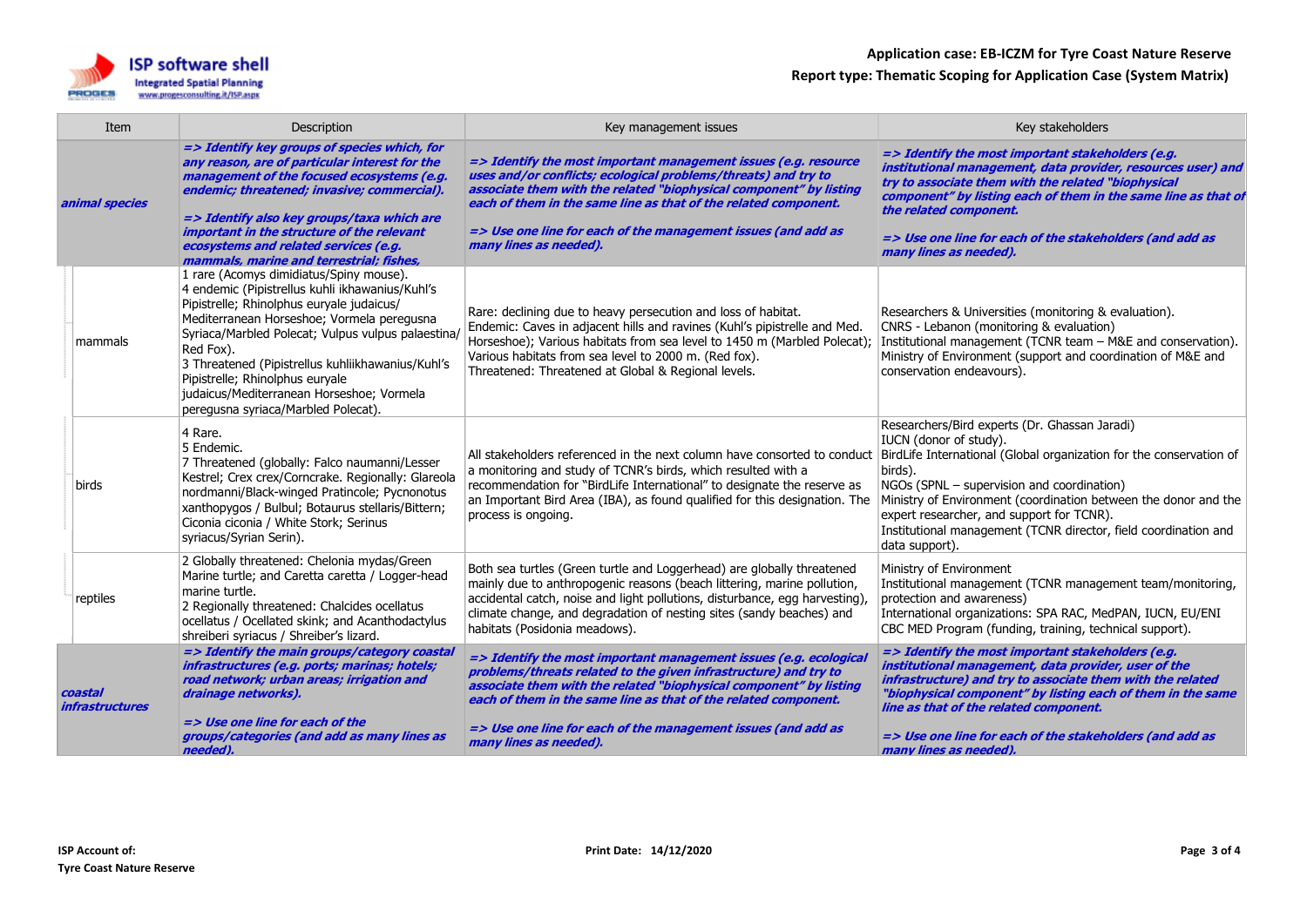

| Tyre fishermen<br>port                           | Pollution of the harbour.<br>Some illegal fishing still exists.<br>Non sustainable fishing practices need better control. | Ministry of Public Works & Transport.<br>Ministry of Agriculture (marine patrol).<br>Lebanese Army (navigation security).<br>Tyre municipality (law enforcement regarding illegal fishing -<br>marine patrol).<br>Institutional management (TCNR marine guards). |
|--------------------------------------------------|---------------------------------------------------------------------------------------------------------------------------|------------------------------------------------------------------------------------------------------------------------------------------------------------------------------------------------------------------------------------------------------------------|
| hotels and<br>restaurants on the<br>coastal line | Solid waste and wastewater management.                                                                                    | Tyre municipality (solid waste collection & wastewater network<br>and treatment plant operation).<br>NGOs (waste management initiatives).<br>Institutional management (TCNR: local community support and<br>raising awareness).                                  |